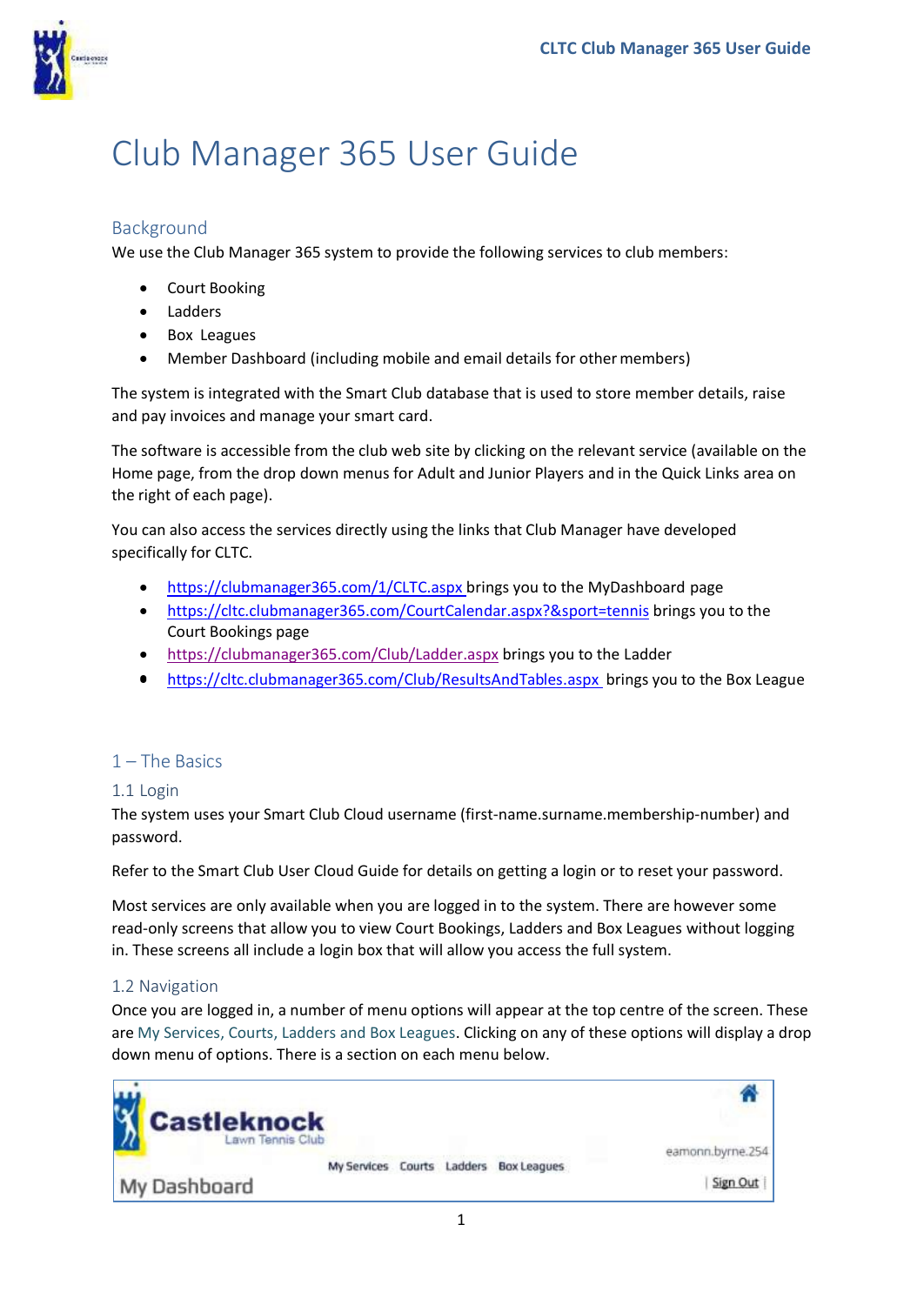

#### 2 – My Services

The My Services menu gives you access to 7 drop down options, each of which is described below.

#### 2.1 My Dashboard

The dashboard is a summary page, and is the default landing page after login. It shows a row of activity from any singles ladders and box leagues you are involved in. At the bottom right is a summary of any upcoming court bookings, and bottom left is a players list which you can use to locate other players and get their contact information by scrolling down the list of players. By default your mobile phone number and email address appear in this list. If you want to hide your email address choose that option in [My Details.](#page-2-0) The only way to remove your mobile phone number is to delete it off the Smart Club database. To do this choos[e Smart Club Cloud i](#page-2-1)n the **My Services** drop down menu. If you do this, please ensure that there is a number in the Home Phone or Work Phone boxes or the club will have no way to contact you.

|                                                   |              | <b>Castleknock</b><br>Lawn Tennis Club               |        | My Services Courts Ladders Box Leagues         |                                              |                                                            | eamonn.byrne.254 |
|---------------------------------------------------|--------------|------------------------------------------------------|--------|------------------------------------------------|----------------------------------------------|------------------------------------------------------------|------------------|
| My Dashboard                                      |              |                                                      |        |                                                |                                              |                                                            | Sign Out         |
|                                                   |              | RESULTS FROM MY LADDER                               |        | <b>MY LADDER STATS</b>                         |                                              | <b>MY LADDER</b>                                           |                  |
| Challenger                                        | <b>Scare</b> | <b>Defender</b>                                      | Date   | Last 6:W                                       |                                              | Player                                                     | Run              |
| S. Brady                                          |              | 0-2 S. Dosunmu 13 Nov                                |        | Ranidne: 27                                    |                                              | 24 + Amphawal Chantarasena                                 |                  |
| D. O'Neill                                        | $0 - 2$      | R.                                                   | 13 Nov | Matches:                                       | 25 · Ciaran Johnson                          |                                                            | L1               |
| L'Shortall                                        |              | Lewandowski<br>0-2 E Durand                          | 13 Nov | Wirt 100                                       | 26 + Kevin Houston                           |                                                            |                  |
| 紀                                                 |              |                                                      |        |                                                | 27 v Eamonn Byrne<br>28 v Cathai Garvey      |                                                            | W <sub>1</sub>   |
| Flierenbaum                                       |              | 2-0 P. Kelly                                         | 13 Nov |                                                | 29 v Stefano Sellitto                        |                                                            | L1               |
| R. Hawkins                                        | $2 - 0$      | S. Myslinski                                         | 13 Nov | Hall Of Fame                                   |                                              |                                                            |                  |
| D.<br>Fitzmaurice                                 |              | 0-2 S. Brady                                         | 13 Nov |                                                | Ladder   Rules                               |                                                            |                  |
|                                                   |              |                                                      |        |                                                |                                              |                                                            |                  |
|                                                   |              | <b>MY BOX LEAGUE RESULTS</b>                         |        | MY BOX LEAGUE STATS<br>Last GLWL<br>Matches: 3 | was not found                                | MY BOX LEAGUE TABLE<br>- Your position in an active league |                  |
|                                                   |              |                                                      |        | Ratio<br>Mechel<br>Hall Of Fame                | All Boxes                                    |                                                            |                  |
|                                                   |              | <b>PLAYERS</b>                                       |        | SCROLL DOWN                                    | <b>COURT BOOKINGS &amp; SCHEDULE SUMMARY</b> |                                                            |                  |
| - No results available for display<br>All Results |              | Rachel Murphy 0868178582<br>murphy.rachel1@gmail.com |        |                                                | History: - No court credit history           |                                                            |                  |
| Rachel O'Sullivan                                 |              |                                                      |        |                                                | Schedule: - No bookings coming up            |                                                            |                  |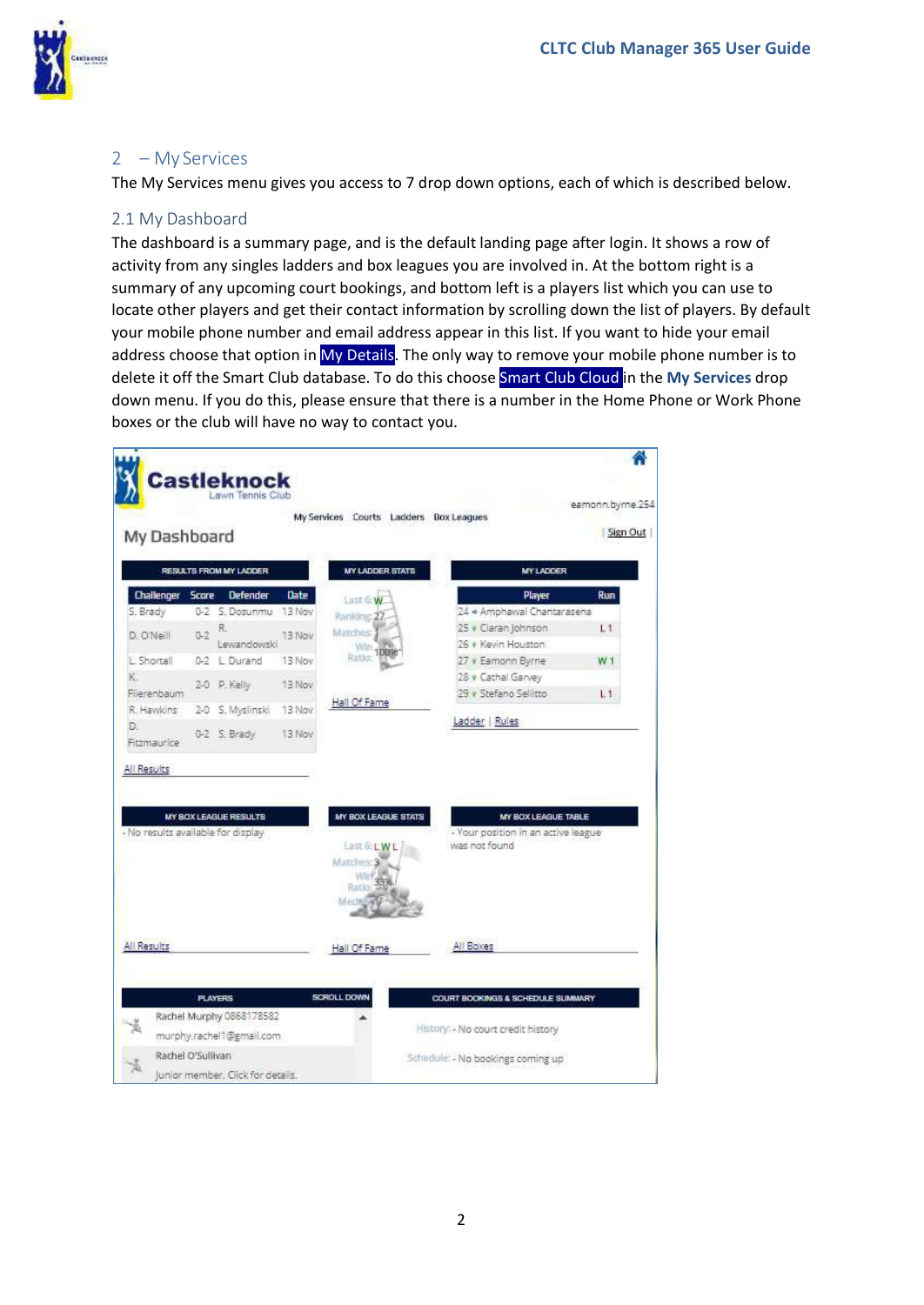<span id="page-2-1"></span>

# 2.2 Smart Club Cloud

This option brings you into the Smart Club Cloud system which allows you to see / amend your details, see and pay invoices and see / top-up your smart card balance. Please see the Smart Club Cloud User Guide for details of this system.

#### 2.3 My Club Events

We don't use this module of the system, so you can ignore this option.

#### <span id="page-2-0"></span>2.4 My Details

We use Smart Club as our primary database and it holds core member details such as address, mobile and email address. To modify these details use the [Smart Club Cloud s](#page-2-1)ystem.

The My Details section allows you to edit details used solely by the Club Manager system. Click 'Choose File' to upload a picture of yourself that other players will see when they click your name.

| <b>Castleknock</b>                                                                                                                               |                  |
|--------------------------------------------------------------------------------------------------------------------------------------------------|------------------|
| Lawn Tennis Club                                                                                                                                 | eamonn.byrne.254 |
| My Services Courts Ladders Box Leagues                                                                                                           |                  |
| My Details                                                                                                                                       | Sign Out         |
| INFO - Functionality has been limited on this page as your club membership is managed by our integration partner:<br><b>Smart Club Solutions</b> |                  |
| <b>MY DETAILS</b>                                                                                                                                |                  |
| Name: Earnonn Byrne                                                                                                                              |                  |
| Contact: earnonnbyrne60@gmail.com<br>0872029011                                                                                                  |                  |
| Address:                                                                                                                                         |                  |
| Sports:                                                                                                                                          |                  |
| Default Sport:                                                                                                                                   |                  |
| Change Photo: Choose File Tip file chosen<br>Save                                                                                                |                  |
| Preferences:                                                                                                                                     |                  |
| Visibility: Email Address visible to members                                                                                                     |                  |
| Notifications: Email notifications of box results                                                                                                |                  |
| Messaging: Player court invitation email notifications                                                                                           |                  |
| Club Emails: Club emails allowed                                                                                                                 |                  |
| <b>Edit Details</b>                                                                                                                              |                  |

Click 'Edit Details' at the bottom of the screen to edit the following details



- Preferences This text will appear when a player clicks your name. For example, you could enter 'Only available to play at weekends'.
- **Settings**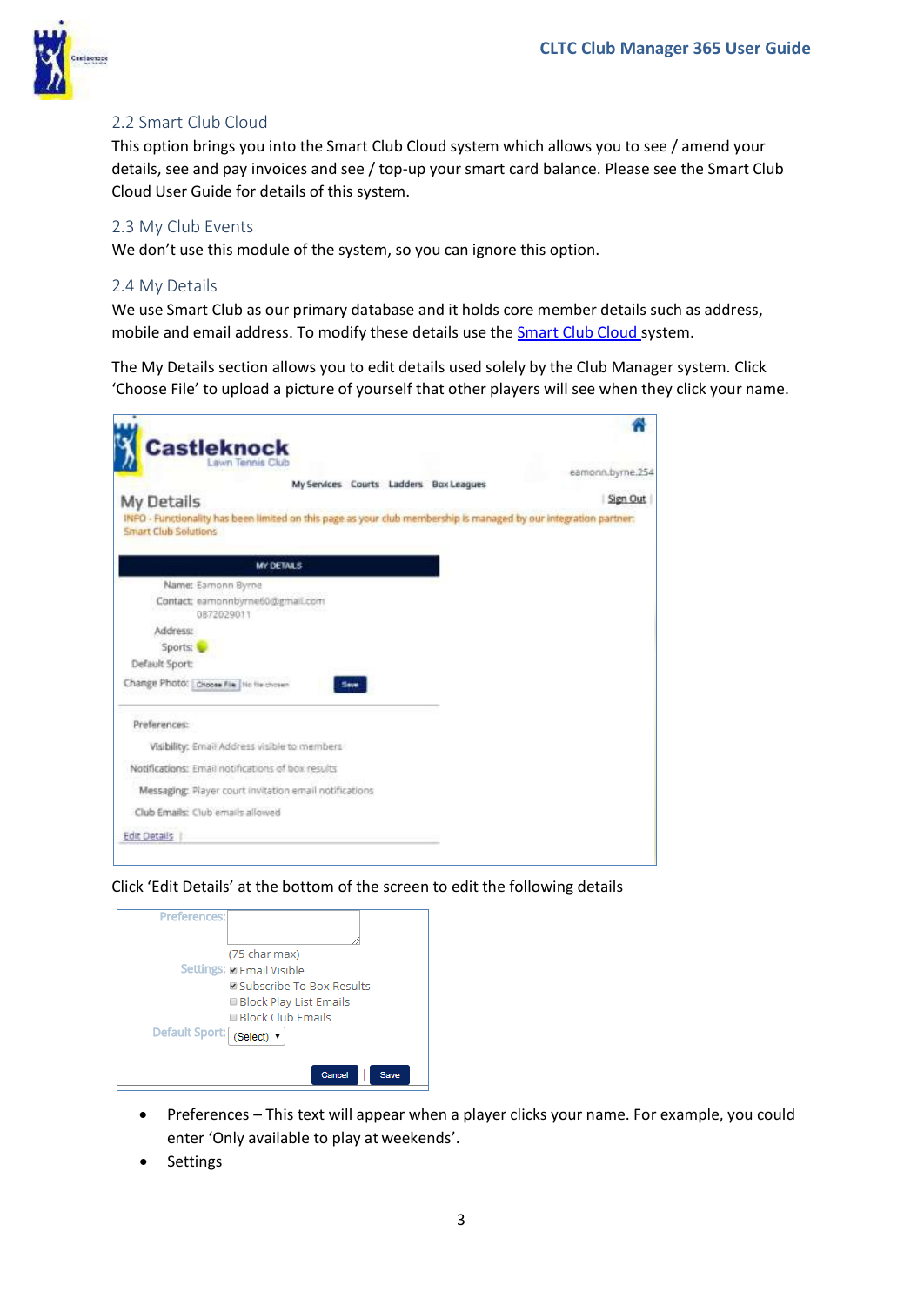

- Email visible: when ticked, other members will be able to see your email address, click to remove the tick if you don't want your email address visible.
- Subscribe to box results: when ticked, you will receive an email with the result each time a match in your box is played (if you are in a Box league).
- Block Play List Emails: when ticked, you will not receive Play List emails. See below for details of Play Lists.
- Block Club Emails: when ticked, this will block all emails from the Clubmanager365 system. You will still receive standard club emails.
- Default Sport We only have Tennis so there is no need to changethis!

Click Save to save your changes.

#### 2.5 My Messages

As you will discover in the sections below, there are times when the system will send you messages. If you have new messages a yellow speech bubble will appear at the top of the screen to the right of the Sign Out button. To see your message click this bubble or select My Messages from the **My Services** drop down menu.



#### 2.6 Testimonials

This section allows you to post a Testimonial to Club Manager if you so wish.

#### 2.7 User Guides

Contains a link to the CLTC Club Manager User Guide.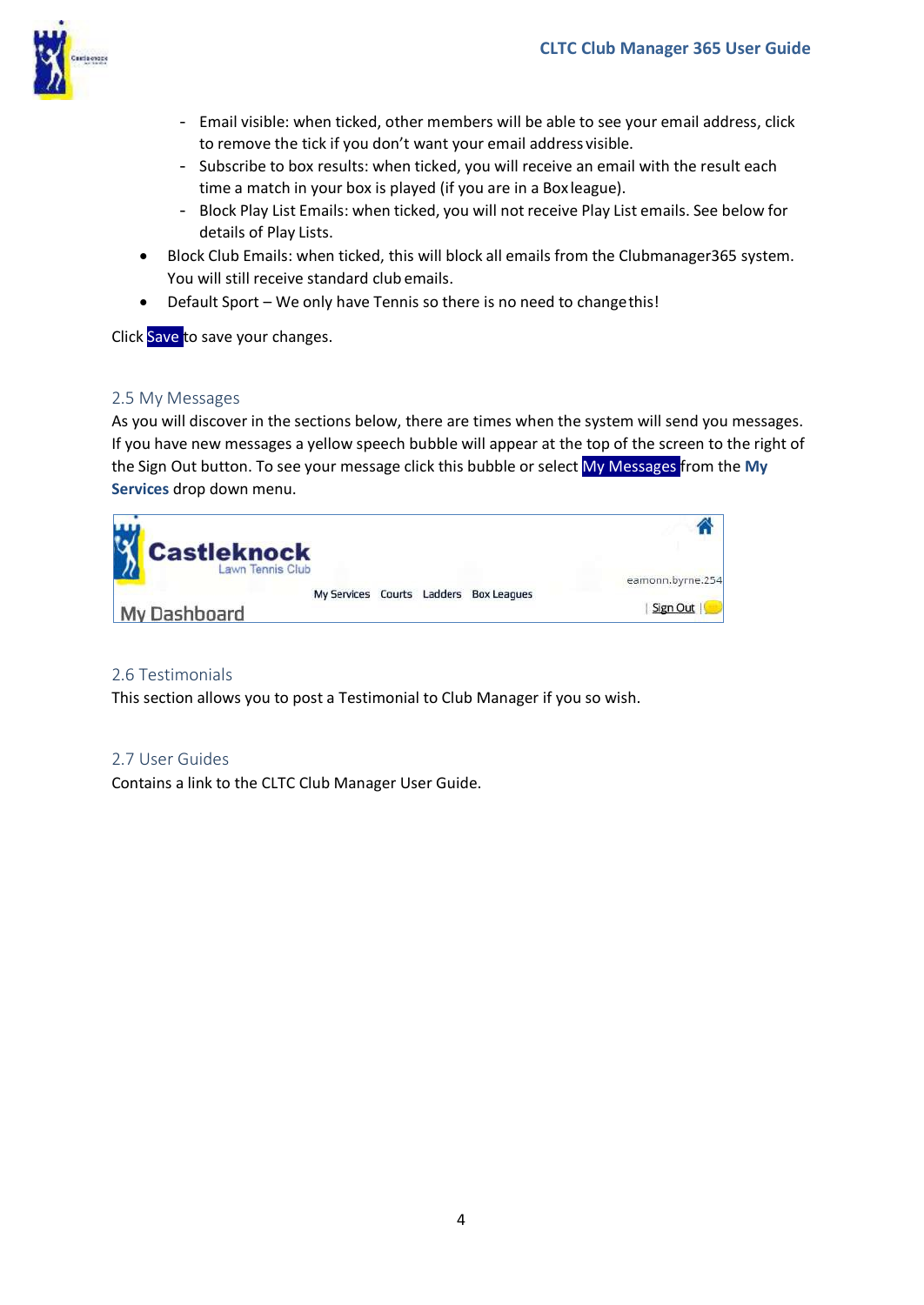

# 3 - Court Booking

There is a read-only Court Booking page to view Court Bookings. Once logged in, you can use the full court booking service to book, update and cancel courts via the courts menu. Select Bookings from the **Courts** drop down menu.

|                                      | <b>Castleknock</b>    |                   |                                             | eamonn.by                     |
|--------------------------------------|-----------------------|-------------------|---------------------------------------------|-------------------------------|
| Bookings                             |                       |                   | My Services Courts Ladders Box Leagues      | Booking Rules   Help   Sign C |
|                                      | <b>CHOOSE FILTERS</b> |                   | <b>UPCOMING BOOKINGS</b>                    |                               |
| Date: 0 13 Nov 2010<br>When: Evening | Type: Indoor, Outdoor |                   | There are currently no bookings to display. |                               |
|                                      |                       | <b>Mew Courts</b> |                                             |                               |
| Calendar: Monday 13 Nov 2017         |                       |                   |                                             |                               |

| TIME          | <b>COURT A</b> | <b>COURT B.</b> | COURT C | COURT 1 | <b>COURT 2</b> | <b>COURT 3</b> | <b>COURT 4</b> | <b>COURTS</b> | <b>COURT 6</b> | <b>COURT7</b> | <b>COURT 8</b> | <b>COURT 9</b> | <b>COURT 10</b>                                                                                                                                                                                                               | ACTIONS   |
|---------------|----------------|-----------------|---------|---------|----------------|----------------|----------------|---------------|----------------|---------------|----------------|----------------|-------------------------------------------------------------------------------------------------------------------------------------------------------------------------------------------------------------------------------|-----------|
|               |                |                 |         |         |                |                |                |               |                |               |                |                | 17:30-18:45 17:30 - 18:45 17:30 - 18:45 17:30 - 18:45 17:30 - 18:45 17:30 - 18:45 17:30 - 18:45 17:30 - 18:45 17:30 - 18:45 17:30 - 18:45 17:30 - 18:45 17:30 - 18:45 17:30 - 18:45 17:30 - 18:45 17:30 - 18:45 17:30 - 18:45 | n/a       |
|               |                |                 |         |         |                |                |                |               |                |               |                |                | 1845-2000 1845 - 2000 1845 - 2000 1845 - 2000 1845 - 2000 1845 - 2000 1845 - 2000 1845 - 2000 1845 - 2000 1845 - 2000 1845 - 2000 1845 - 2000 1845 - 2000 1845 - 2000                                                         | n/s       |
| 20:00-21:15 图 |                |                 |         |         |                |                |                |               |                |               |                |                | 880-21-152000-21-152000-21-152000-21-152000-21-152000-21-152000-21-152000-21-152000-21-152000-21-152000-21-152000-21-152000-21-152000-21-15                                                                                   | nra       |
|               |                |                 |         |         |                |                |                |               |                |               |                |                | 2145-2220101115-223021:15-223021115-223021115-22302115-22302115-22302115-22302115-22302115-22302115-22302115-22302115-22302115-22302115-22302115-22302115-22302115-22302115-                                                  | <b>IN</b> |

**Rules:** Familiarize with the rules for court booking by clicking on Booking Rules (top right of screen). A copy of the rules is also available here.

#### 3.1 Book a court

Once on the courts page, choose the date in the filters section by clicking on the text to pop open the calendar control, or using the arrow buttons:

#### **Handy Date Picker: Full Calendar:**



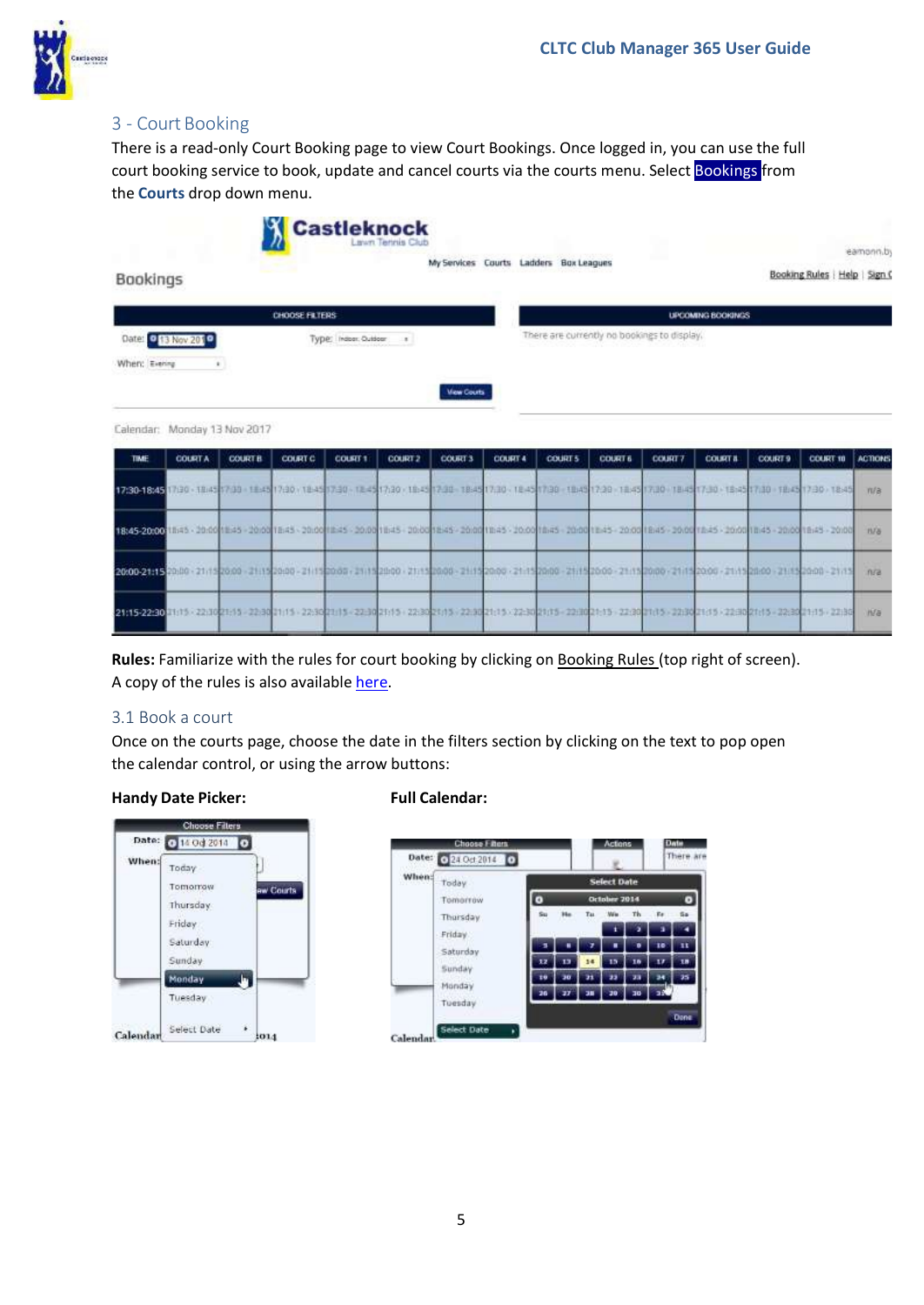

Once you have the appropriate day selected, click an available slot in the calendar:

| <b>Time</b>   | Court 1         | Court 2                                     | Court 3         | Watch? |
|---------------|-----------------|---------------------------------------------|-----------------|--------|
| 18:00 - 19:00 | 18:00 - 19:00   | 38:00 - 19:00<br>THE COMPANY OF THE COMPANY | 18:00 - 19:00   | W      |
| 19:00 - 20:00 | $19:00 - 20:00$ | $19:00 - 20:00$                             | $19:00 - 20:00$ | w      |
| 20:00 - 21:00 | $20:00 - 21:00$ | $20:00 - 21:00$                             | 20:00 - 21:00   | W      |
| 21:00 - 22:00 | $21:00 - 22:00$ | 21:00 22:00                                 | $21:00 - 22:00$ | W      |

Then confirm the booking details before clicking the book button:

|                       | <b>Make a Booking</b>     |   |        |      |
|-----------------------|---------------------------|---|--------|------|
|                       | When: Tuesday 14 Oct 2014 |   |        |      |
|                       | Time Slot: 20:00 - 21:00  |   |        |      |
| Where: Court 3        |                           |   |        |      |
| Opponents:            | Anthony Thompson          | ٠ |        |      |
| Match Type:           | Friendly                  |   |        |      |
| <b>Notifications:</b> | (Select)                  |   |        |      |
|                       |                           |   | Cancel | Book |

**Opponents:** Anybody involved in the booking. This is required, except for coaching.

**Match Type:** Ladder match, friendly, box league match etc. The software will try and match this information to a known fixture, allowing a date to be displayed in the fixture details.

**Notifications:** Use this section to invite players from your box or your custom [play list t](#page-5-0)o join the match that requires additional players.

#### 3.2 Edit / Cancel / Notify a booking

Each booking made appears in a list in the top right of the page. You can click the icons to cancel, edit or notify.



**Cancel:** Removes the booking (ignore any message about court credits as we do not use this option at present).

**Edit:** Used to change the players involved. An update email will be sent to all parties, added, removed or remaining involved.

<span id="page-5-0"></span>**Notify:** Can be used to invite players from your box or your custom [play list t](#page-6-0)o join the match.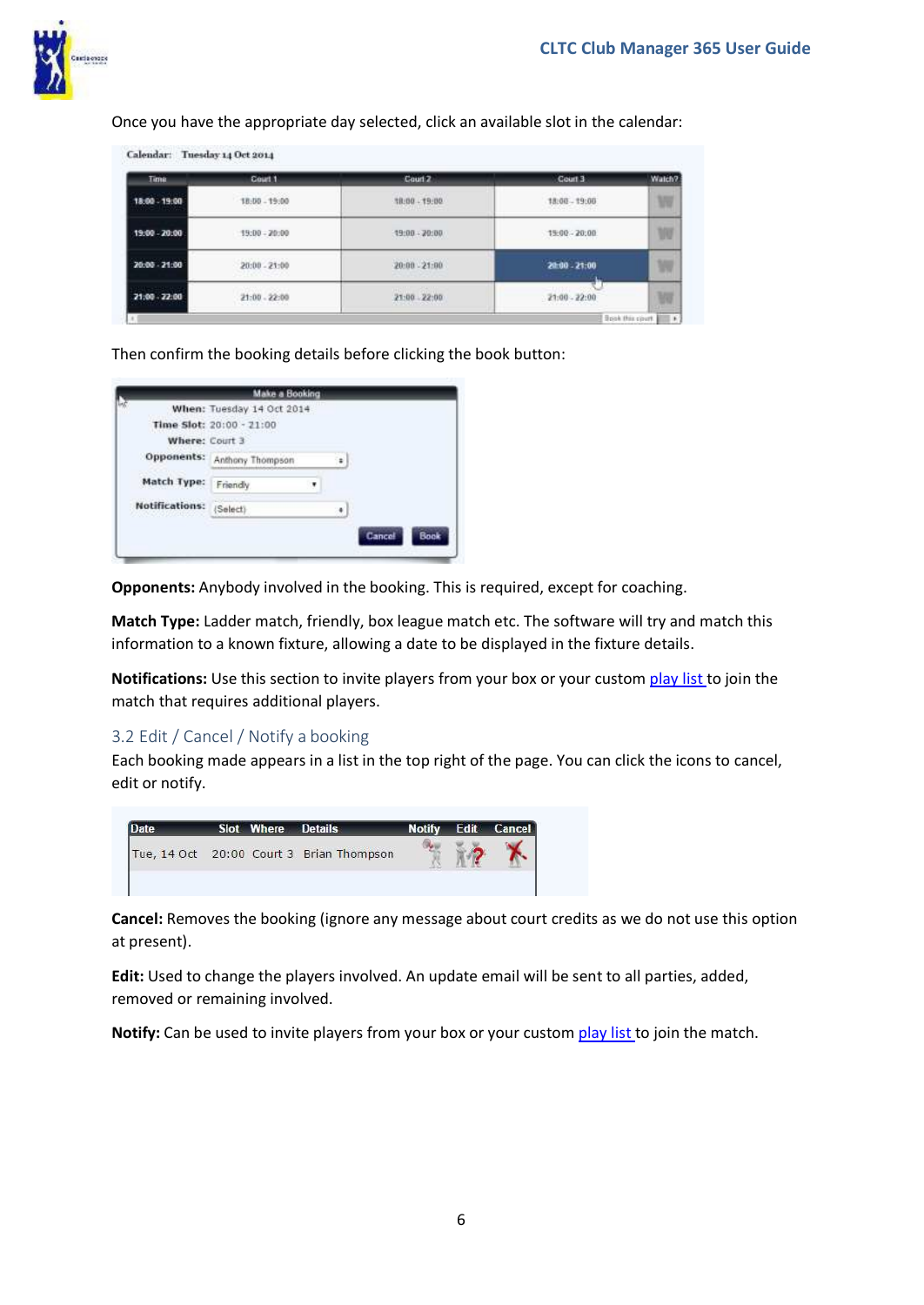<span id="page-6-0"></span>

# 3.3 Playlists / Inviting Players

You have the option to create a playlist and invite those players to take part in a match you are organising on a first come first serve basis. Select Play List from the drop down menu under **Courts**. Then simply select the players you would like to have on your play list (you can type part of their name in the Filter box), and click update.

| My Play Lists       | <b>Castleknock</b>                           |          | eamonn.byrne.254<br>My Services Courts Ladders Box Leagues<br>Sign Out                                                                      |
|---------------------|----------------------------------------------|----------|---------------------------------------------------------------------------------------------------------------------------------------------|
|                     | <b>UPDATE PLAY LIST</b>                      |          | <b>HOW DOES IT WORK?</b>                                                                                                                    |
| Players; 6 selected | Filter: clear<br><b>None</b>                 |          | Your Play List is a list of up to 20 players that you like<br>to play regularly.                                                            |
|                     | Golette Cleary<br>David Cleary               | Uodate   | When booking a court on the system you will have the<br>option to notify them that you are "looking for a<br>game".                         |
| Alex Kitchii        |                                              | :om      | Notified players receive an email (unless opted up) and<br>will receive a message the next time they use the<br>system.                     |
| Cathal Gar          |                                              | hail.com | Those players you have notified will be able to add<br>themselves to your court booking until the desired<br>number of players is achieved. |
| Derek O'Neill       | derek.oneill@marsh.com<br>0878272682         |          |                                                                                                                                             |
| John Henry          | johnhenryireland@gmail.com<br>0872394343     |          |                                                                                                                                             |
|                     | Pat Walsh walshpat61@gmail.com<br>0876293762 |          |                                                                                                                                             |

On the court bookings page, choose your court slot and select "My Play List" from the Notification options and select whether you want to play a Singles or Doubles match. An email will be sent to each player in your play list. The first one (singles) or 3 (doubles) who accept the invitation to play will be added to your court booking.

| <b>Choose Filters</b><br>Date: 025 Nov 2014 0<br>When: Evening | ٠<br>View Courts         | <b>Actions</b><br><b>Rules</b><br>W<br>Watch | Where: Court 1<br>Opponents: (Select)<br>Match Type: Friendy<br><b>Notifications:</b> | Make a Booking<br>When: Tuesday 25 Nov 2014<br>Time Slot: 18:00 - 19:00<br>۰<br>My Play List<br><b>None</b> | ٠<br>¥.<br>o | Singles .<br>Cancel | Book        |
|----------------------------------------------------------------|--------------------------|----------------------------------------------|---------------------------------------------------------------------------------------|-------------------------------------------------------------------------------------------------------------|--------------|---------------------|-------------|
| Calendar: Tuesday 25 Nov 2014<br>Time:<br>18:00 - 19:00        | Court 1<br>18:00 - 19:00 |                                              | Court 2<br>$18:00 - 19:00$                                                            | <b>El</b> My Play List<br>Players in My Box                                                                 | 19:00        |                     | Watch?<br>W |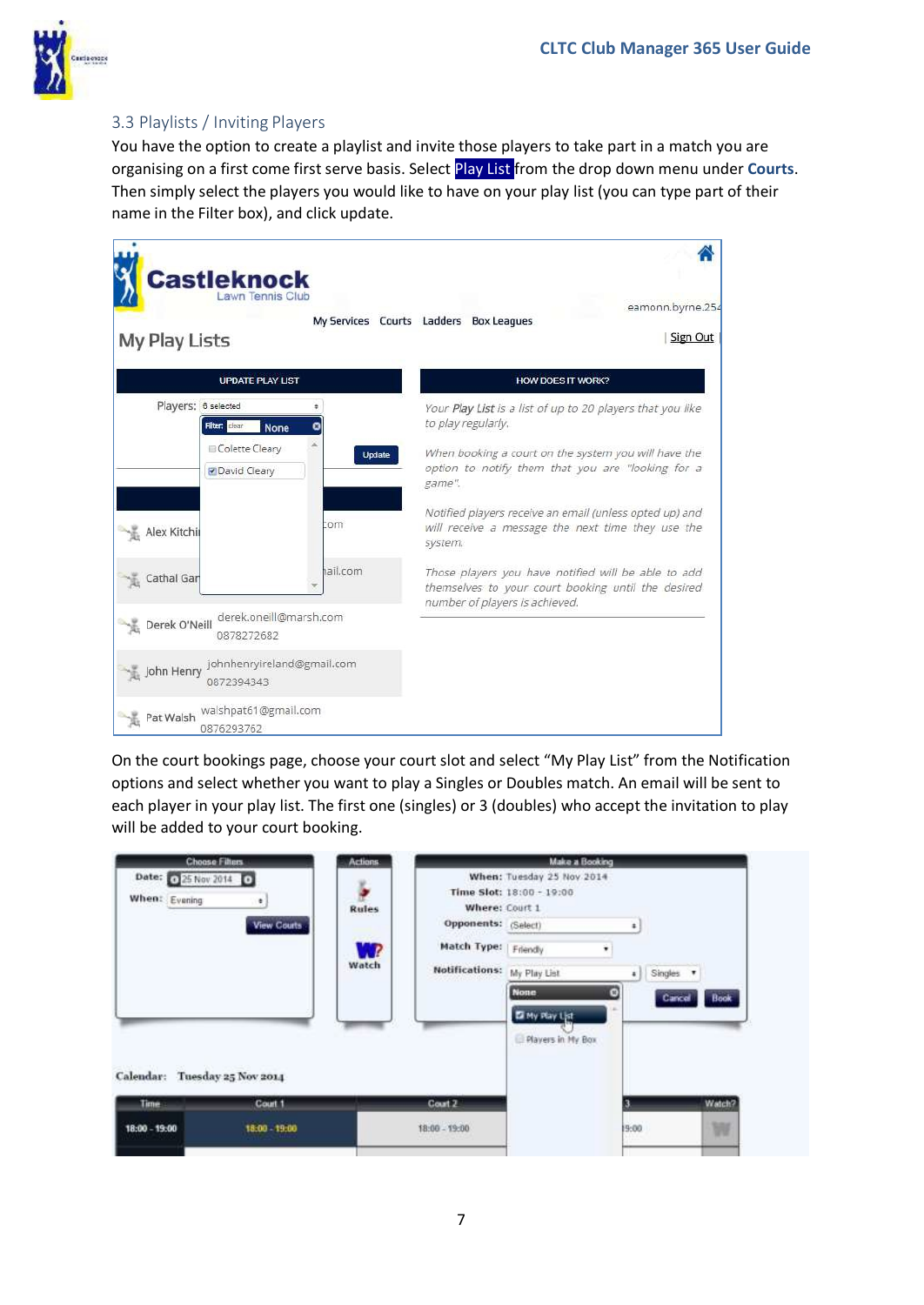#### If you are invited to take part in a match you will receive an email like this this:

| MESSAGE NOTIFICATION                                                                                                                                                                              |  |
|---------------------------------------------------------------------------------------------------------------------------------------------------------------------------------------------------|--|
| You have received a new message inviting you to take part in the following match. You received this message by being on a players play list, or participating in their current box.               |  |
| Date: Tue. 25 Nov at 18:00 on Court 1.                                                                                                                                                            |  |
| Current Details: Billy Dunne (Friendly)<br>Login to view your user messages and accept the invitation. Accepting the invitation will add you to the booking.                                      |  |
| Note that the invitation will expire when<br>1) Enough other players are added<br>2) The match time passes<br>3) The booking is cancelled                                                         |  |
| Best Regards<br>Court Booking System<br>www.dubmanager.le<br>You can unsubscribe from the match invite notifications by changing your settings (via the 'My Details' link on the dashboard page). |  |

#### 3.4 Accepting an Invitation

Following on from the previous sections, you can accept an invitation by logging into the site. You should see a speech bubble next to the sign out link indicating that you have a new message.

| ClubManager.ie            | My Services Courts Ladders Box Leagues Tournaments | helenb   |
|---------------------------|----------------------------------------------------|----------|
| <b>CLUB: My Dashboard</b> |                                                    | Sign Out |
|                           |                                                    |          |

Click that and you will a pop out message asking you to accept or reject the invitation:



If you accepted, the match will now appear in your schedule and you will receive a confirmation email.

The following court booking has been updated:

Date: Wed, 26 Nov Time: 20:00 Court: Court 3 Original Booking: Billy Dunne (Friendly) Changed To: Billy Dunne vs Helen Bostock (Friendly)

The booking can be cancelled at any time.

Login to view or edit your bookings.

Best Regards, **Court Booking System** www.clubmanager.ie

You can also accept / decline on the My Messages page via My Messages under the **My Services** menu option.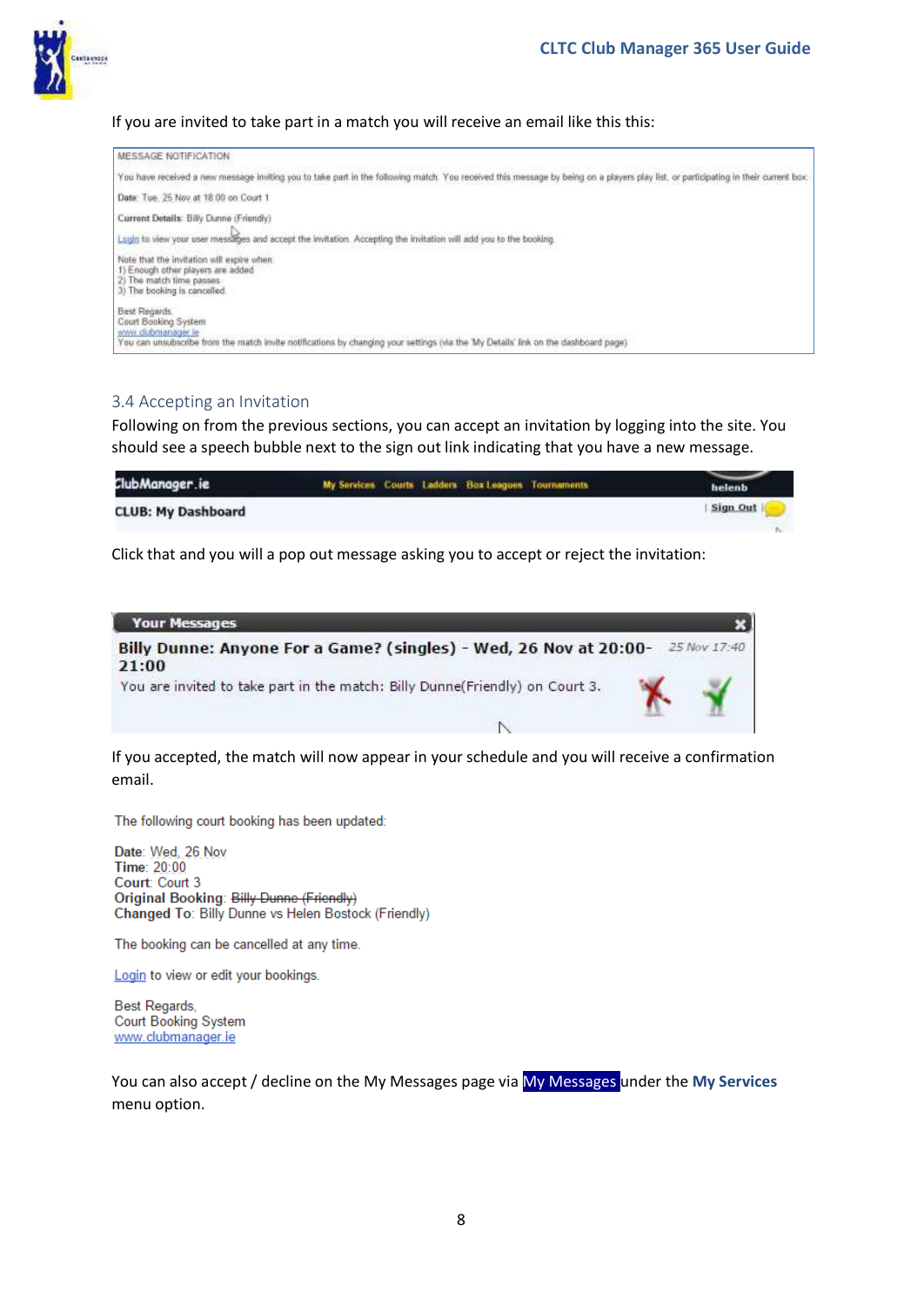

#### 3.4 Be notified if a court becomes free

When all courts for a time slot are booked, Watch? will appear in the actions column on the far right.

|                              |                      |                                                                                                                                                                                                                                 | ш                                | <b>Castleknock</b>    |                |                    |                |                                                                                                                                                   |                |                |                          |                | ea                                                                                                                                                                                                                              |
|------------------------------|----------------------|---------------------------------------------------------------------------------------------------------------------------------------------------------------------------------------------------------------------------------|----------------------------------|-----------------------|----------------|--------------------|----------------|---------------------------------------------------------------------------------------------------------------------------------------------------|----------------|----------------|--------------------------|----------------|---------------------------------------------------------------------------------------------------------------------------------------------------------------------------------------------------------------------------------|
| <b>Bookings</b>              |                      |                                                                                                                                                                                                                                 |                                  |                       |                |                    |                | My Services Courts Ladders Box Leagues                                                                                                            |                |                |                          |                | Booking Rules                                                                                                                                                                                                                   |
|                              |                      |                                                                                                                                                                                                                                 | <b>CHOOSE FILTERS</b>            |                       |                |                    |                |                                                                                                                                                   |                |                | <b>UPCOMING BOOKINGS</b> |                |                                                                                                                                                                                                                                 |
|                              | Date: 0 17 Nov 201 0 |                                                                                                                                                                                                                                 |                                  | Type: Indoor, Outdoor | $\div$         |                    |                | There are currently no bookings to display.                                                                                                       |                |                |                          |                |                                                                                                                                                                                                                                 |
| When: Evening                |                      | ÷                                                                                                                                                                                                                               |                                  |                       |                |                    |                |                                                                                                                                                   |                |                |                          |                |                                                                                                                                                                                                                                 |
|                              |                      |                                                                                                                                                                                                                                 |                                  |                       |                | <b>View Courts</b> |                |                                                                                                                                                   |                |                |                          |                |                                                                                                                                                                                                                                 |
| Calendar: Friday 17 Nov 2017 |                      |                                                                                                                                                                                                                                 |                                  |                       |                |                    |                |                                                                                                                                                   |                |                |                          |                |                                                                                                                                                                                                                                 |
| <b>TIME</b>                  | <b>COURT A</b>       | <b>COURT B</b>                                                                                                                                                                                                                  | <b>COURT C</b>                   | <b>COURT 1</b>        | <b>COURT 2</b> | <b>COURT 3</b>     | <b>COURT 4</b> | <b>COURT 5</b>                                                                                                                                    | <b>COURT 6</b> | <b>COURT 7</b> | <b>COURT 8</b>           | <b>COURT 9</b> | <b>COURT 10</b>                                                                                                                                                                                                                 |
|                              |                      | 17:30 - 18:45 17:30 - 18:45 17:30 - 18:45 17:30 - 18:45 17:30 - 18:45 17:30 - 18:45 17:30 - 18:45 17:30 - 18:45 17:30 - 18:45 17:30 - 18:45 17:30 - 18:45 17:30 - 18:45 17:30 - 18:45 17:30 - 18:45 17:30 - 18:45 17:30 - 18:45 |                                  |                       |                |                    |                |                                                                                                                                                   |                |                |                          |                |                                                                                                                                                                                                                                 |
|                              |                      | 18;45 - 20:00 18:45 - 20:00 18:45 - 20:00 18:45 - 20:00 18:45 - 20:00 18:45 - 20:00 18:45 - 20:00 18:45 - 20:00 18:45 - 20:00 18:45 - 20:00 18:45 - 20:00 18:45 - 20:00 18:45 - 20:00 18:45 - 20:00 18:45 - 20:00 18:45 - 20:00 |                                  |                       |                |                    |                |                                                                                                                                                   |                |                |                          |                |                                                                                                                                                                                                                                 |
| 20:00-21:15                  | Ciaran<br>Johnson    | Stefano<br>Sellitto                                                                                                                                                                                                             | <b>Deirdre</b><br><b>Furlong</b> |                       |                |                    |                | Mixed Social Mixed Social Mixed Social Mixed Social Mixed Social Mixed Social Mixed Social Mixed Social Mixed Social Mixed Social                 |                |                |                          |                | 20:00 - 21:15 20:00 - 21:15 20:00 - 21:15 20:00 - 21:15 20:00 - 21:15 20:00 - 21:15 20:00 - 21:15 20:00 - 21:15 20:00 - 21:15 20:00 - 21:15 20:00 - 21:15 20:00 - 21:15 20:00 - 21:15 20:00 - 21:15 20:00 - 21:15 20:00 - 21:15 |
|                              |                      | 21:15-22:30 21:15 - 22:30 21:15 - 22:30 21:15 - 22:30 Mixed Social Mixed Social Mixed Social Mixed Social Mixed Social Mixed Social Mixed Social Mixed Social Mixed Social Mixed Social Mixed Social Mixed Social               |                                  |                       |                |                    |                | 22:30 21:15 - 22:30 21:15 - 22:30 21:15 - 22:30 21:15 - 22:30 21:15 - 22:30 21:15 - 22:30 21:15 - 22:30 21:15 - 22:30 21:15 - 22:30 21:15 - 22:30 |                |                |                          |                |                                                                                                                                                                                                                                 |

If somebody cancels one of the slots, anyone who is watching the court will receive an email letting them know a court is now free:

This is an automated email from the www.cltc.ClubManager365.com booking system. Please do not reply to this emai

NOTIFICATION - A slot you are watching has become available:

Date: Fri, 17 Nov Time: 20:00 Court: Court A Cancelled Match Details: Ciaran Johnson Number Of Players Watching This Slot: 1

Click here to login and go directly to the booking confirmation step.

Best Regards, Court Booking System www.cltc.ClubManager365.com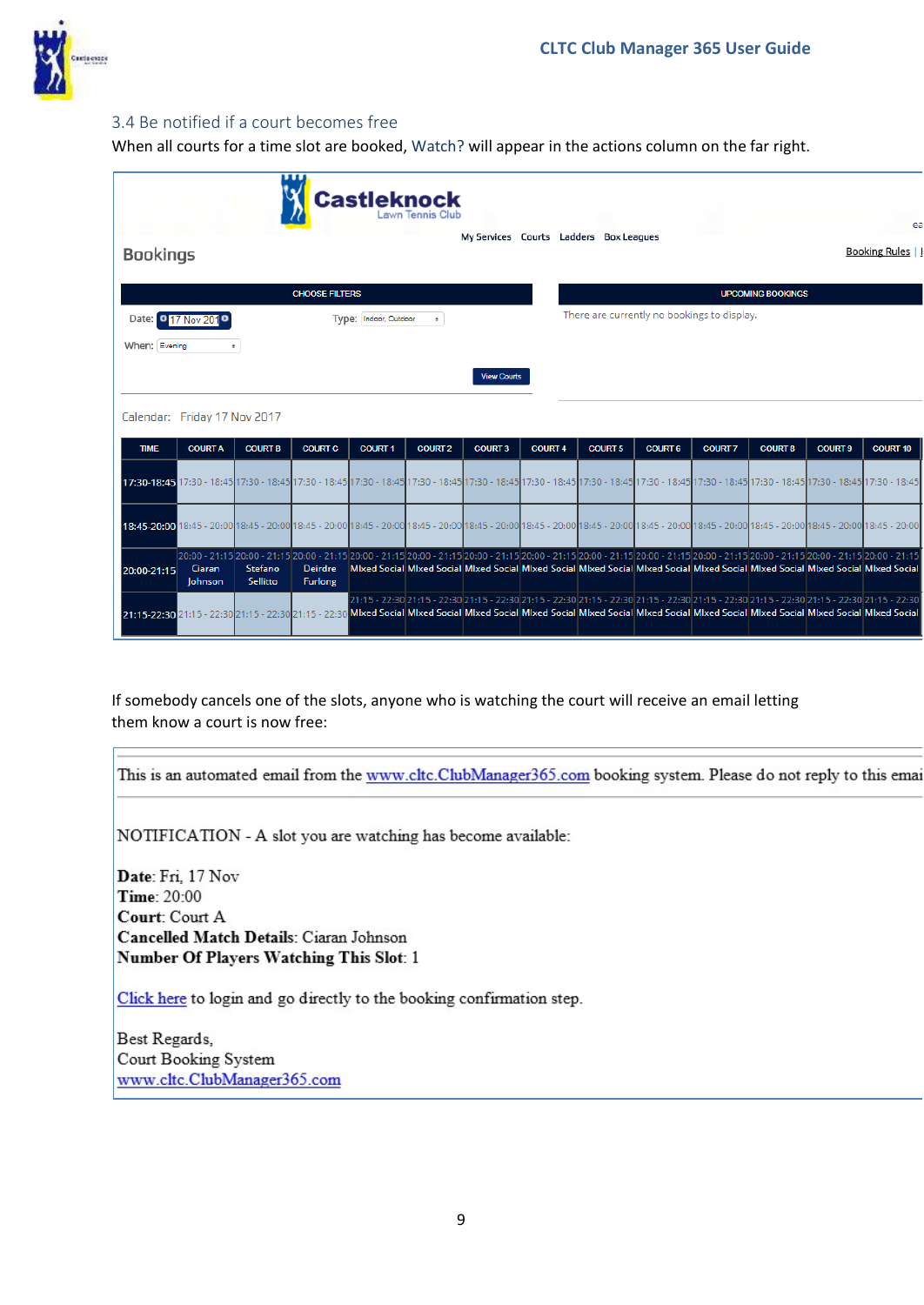

## 4 - Ladders

A tennis ladder consists of players arranged like rungs of a ladder. Players can challenge one another to a match. As a player wins or loses, the player moves up or down in position on the ladder.

Ladder functionality is include under the **Ladders** menu. Any member can view ladder positions and results for any club ladder. A player who is on a ladder can issue challenges and subsequently enter results for matches they are involved in, via the ladders menu.



Join If you wish to join a Ladder click the join icon and you will be added to the bottom of the ladder. On joining the ladder you get one free challenge which means that you can challenge anyone in any position on the ladder .

#### 4.1 Issue a Challenge

As the page loads, the ladder (positions) can be seen on the left hand side. The existing challenges and latest results are located on the right of the screen. Locate yourself on the ladder. In the example below Eamonn Byrne is in 27<sup>th</sup> place on the ladder, and has the option of challenging up to 8 places above him. A number of players are already in challenges. Those that are available to be challenged have a tennis ball beside their name. Eamonn can challenge one of these by clicking the tennis ball.



Once the challenge is issued, it appears in the challenges list (on right of screen) and an email is sent out to both players. The players become locked in that challenge and cannot challenge or be challenged by others until the match is resolved.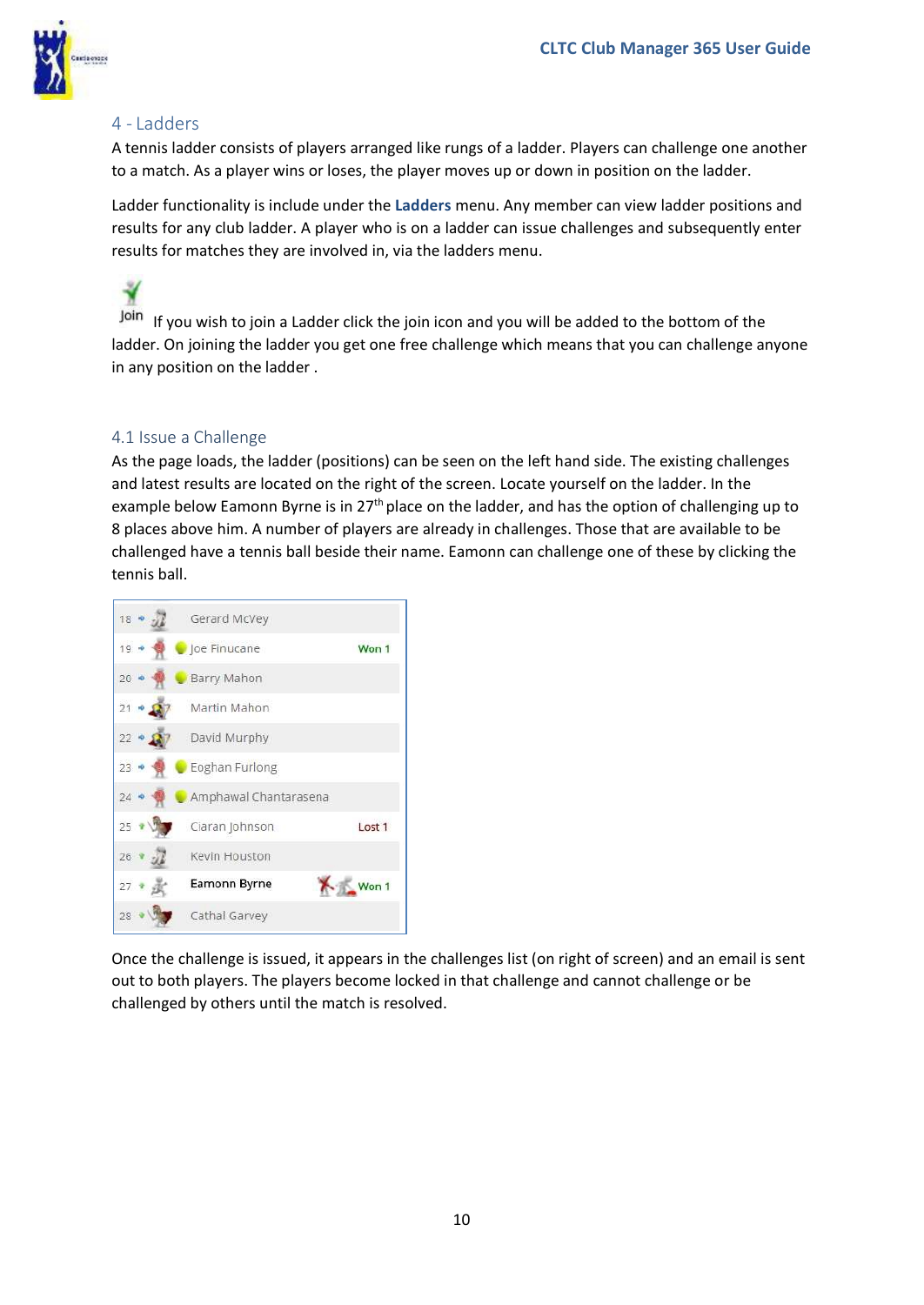

Help | Sign Out

# **Challenge Ladders**

Ladder challenge successfully added.

| cause, chancing baccessiony added;          |        |                                        |                     |  |  |  |
|---------------------------------------------|--------|----------------------------------------|---------------------|--|--|--|
| <b>SELECT LADDER</b>                        |        | <b>LADDER STATISTICS</b>               |                     |  |  |  |
| Ladder:<br>Mens Singles Ladder ▼            |        | Matches: 15                            |                     |  |  |  |
|                                             |        | Matches/Day: 0.1                       |                     |  |  |  |
| <b>LADDER</b>                               |        | My History   Multi-Player Timelines    |                     |  |  |  |
| Kevin Daly<br>ゆ                             | Won 1  | <b>Top 5 Form Players</b>              |                     |  |  |  |
|                                             |        | Kevin Daly                             | Won 1               |  |  |  |
| Ray McGinley                                | Lost 1 | Radoslaw Lewandowski<br>9              | Won 1               |  |  |  |
| Shay Dolan<br>3                             |        | 13 Gideon Vlok                         | Won 1               |  |  |  |
|                                             |        | 14 David Cleary                        | Won 1               |  |  |  |
| Cormac Power                                |        | 16 Konrad Flierenbaum                  | Won 1               |  |  |  |
| Keith MacDonald<br>5                        |        | <b>LADDER CHALLENGES</b>               |                     |  |  |  |
| David Gleeson<br>6                          |        | Issued: 14 Nov 15:41                   |                     |  |  |  |
| Ciaran Brady<br>$\rightarrow$ $\frac{1}{2}$ |        | Eamonn Byrne v E Furlong               | <b>Enter Result</b> |  |  |  |
| Daniele Mancia<br>8                         |        | Teachership and the state of the state |                     |  |  |  |

### 4.2 Enter a Challenge Result

Locate your challenge on the right hand side of the ladders page and click the **Enter Result** button.

A result entry form will pop out. Select the appropriate result and click Submit

If the challenger has won, they will move up the ladder, displacing the players in between who each fall one place. In the example above, Eamonn would move up to  $23<sup>rd</sup>$  position with Eoghan, Amphawal, Ciaran and Kevn moving down one position.

If the challenger loses, both players remain in the same place on the ladder.

# 4.3 Remove yourself from the ladder or sit-out for a period

Locate yourself on the ladder.





To remove yourself from the ladder for good, click this icon.

You are allowed to sit out of the ladder for one period each year. Click this icon to sit out. The little red patch will turn green. Click this when you are ready to re-join the ladder.